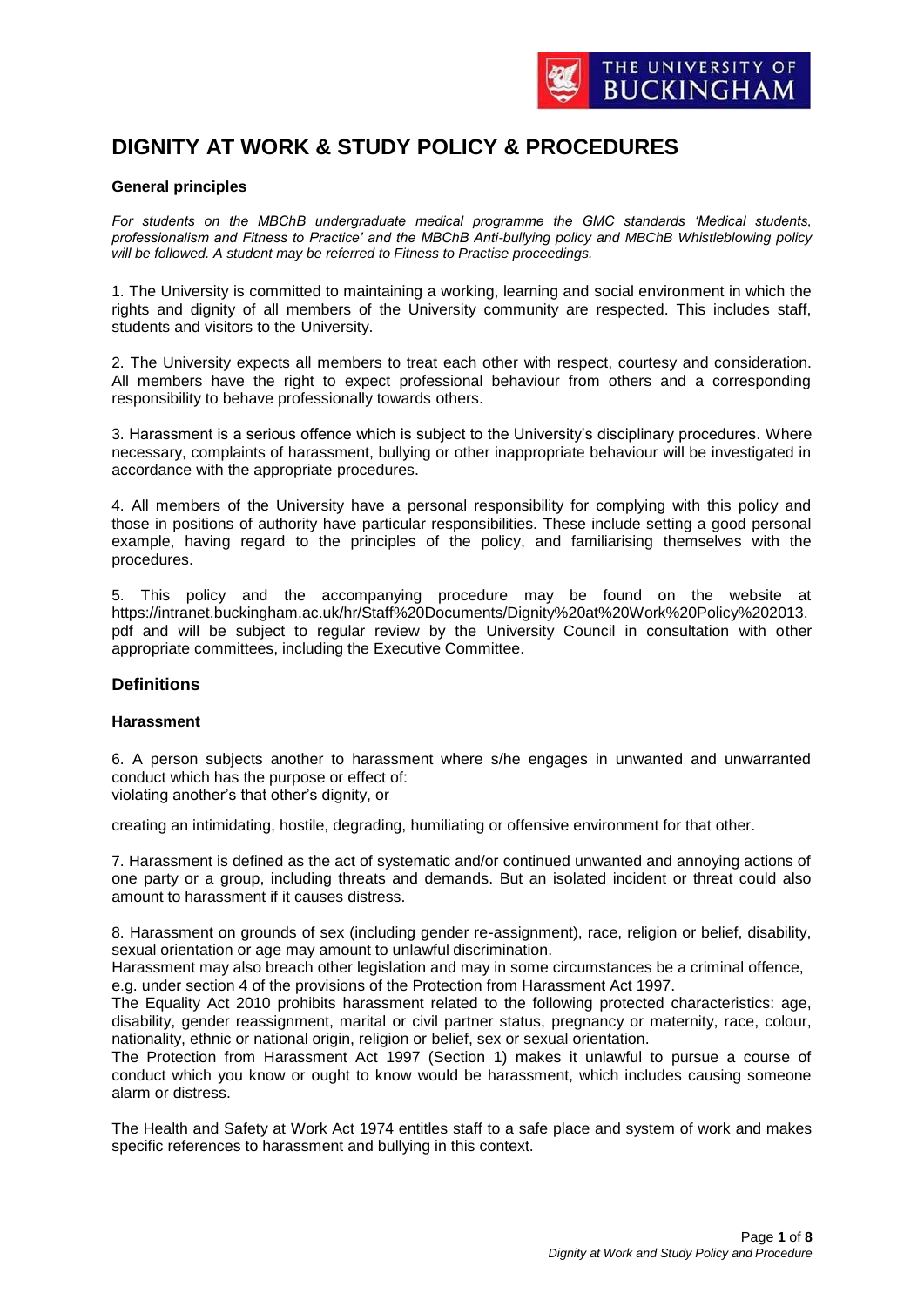9. Reasonable and proper management instructions given reasonably, or reasonable and proper review of a member of staff's or a student's work and/or performance, will not constitute harassment or bullying.

10. Behaviour will not amount to harassment if the conduct complained of could not reasonably be perceived as offensive.

# **Bullying**

11. Bullying is a form of harassment. It may be characterised by offensive, intimidating, malicious or insulting behaviour, or misuse of power through means intended to undermine, humiliate, denigrate or injure the recipient.

#### **Behaviour**

12. Examples of behaviour which may amount to harassment and bullying include (but are not limited to) the following behaviours (particularly on the grounds of the protected characteristics of age, race, sex, disability, marital or civil partnership status, sexual orientation, and religion or belief):

- spreading malicious rumours, or insulting someone by word or
- ridiculing or demeaning someone
- exclusion or victimisation
- overbearing supervision or other misuse of power or position
- unwelcome sexual or romantic advances
- making threats or comments about job security without foundation
- deliberately undermining a competent worker by overloading and
- constant criticism
- deliberate disturbance of another person's sleep
- claiming credit for someone else's work
- promoting the social exclusion of someone
- stalking someone through persistent, intrusive and unwanted attention that makes the recipient feel scared, anxious and/or causes fear of violence

Many of these examples of behaviour may occur through the use of the internet, email, social networking sites, letters / memos or telephone.

13. All of the examples above may amount to bullying, particularly when the conduct is coupled with the inappropriate exercise of power or authority over another person.

14. Being under the influence of alcohol, illegal drugs or otherwise intoxicated is not an excuse for harassment, and may be regarded as an aggravating feature.

#### **Intention or motives**

15. The intention or motives of the person whose behaviour is the subject of a complaint are not conclusive in deciding if behaviour amounts to harassment or bullying.

# **Victimisation**

16. Victimisation occurs where a person is subjected to detrimental treatment because s/he has, in good faith, made an allegation of harassment, or has indicated an intention to make such an allegation, or has assisted or supported another person in bringing forward such an allegation, or participated in an investigation of a complaint, or participated in any disciplinary hearing arising from an investigation.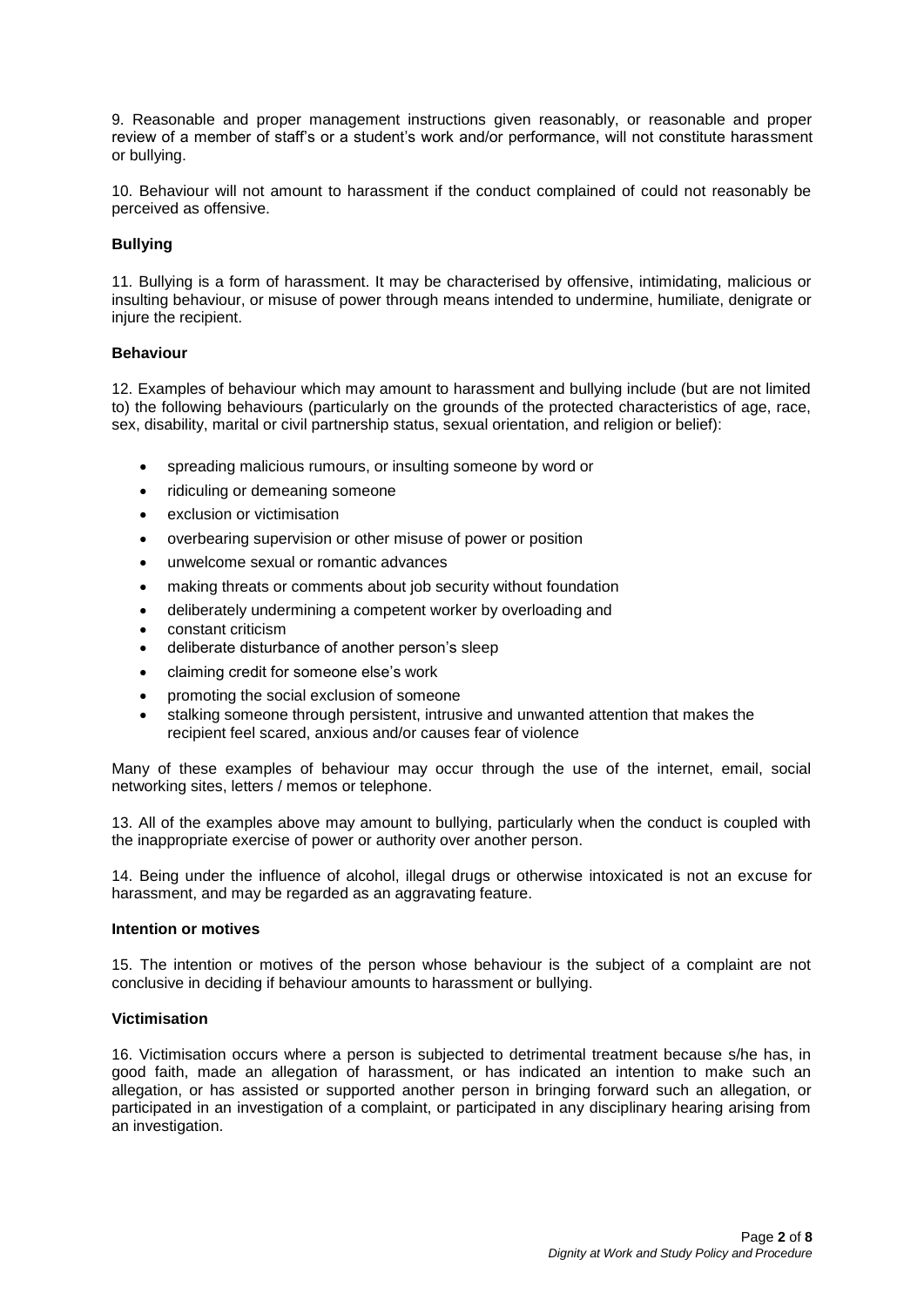17. The University seeks to protect any member of its community from victimisation arising as a result of bringing a complaint or assisting in an investigation where they act in good faith. Victimisation is a form of misconduct which may itself result in a disciplinary process.

# **Confidentiality**

18. All information concerning allegations of harassment must be treated in the strictest confidence and breaches of confidentiality may give rise to disciplinary action. All parties involved in a complaint (including any witnesses who may be interviewed as part of any investigation, or trade union representatives supporting any of the parties) should maintain the confidentiality of the process.

# **Procedure When a Member of Staff Complains of Bullying or Harassment**

19. Wherever possible, the aim is to resolve complaints of harassment promptly and effectively so that good working relationships and normal social interaction can be resumed as quickly as possible.

20. For the purposes of this procedure, 'harassment' is taken to include bullying and victimisation.

21. The references in this procedure to the 'senior manager' should be taken to mean the individual responsible for the management of staff in that area of the organisation (for example, Dean, Senior Manager (normally Administrative 3 grade or above). If a complaint is made against a very senior employee, the 'senior manager' should be the Vice-Chancellor; if a complaint is made against the Vice-Chancellor, the 'senior manager' should be the Chairman of Council or a member of Council nominated by the Chairman.

22. All information concerning allegations of harassment must be treated in the strictest confidence and breaches of confidentiality may give rise to disciplinary action in accordance with the policy on harassment and bullying.

# **Sources of advice**

23. Any student or member of staff who believes that s/he may be being harassed, or who has been told that his or her behaviour is harassing, and who wishes to discuss such concerns in confidence, can do this with the nominated and trained Harassment Advisers. All members of staff also have access to the Employee Assistance Programme (EAP) provided free of charge by the University [\(www.ppconline.info o](http://www.ppconline.info/)r 0800 282193). The Human Resources department is able to provide advice on any aspects of this policy.

#### **Harassment Advisers (HAs)**

24. These are members of University staff, both academic and non-academic, who are trained to give preliminary procedural advice to those who feel that they may be the subject of bullying or harassment. S/he will listen to the individual's concerns in accordance with the University Confidentiality Policy, and discuss what steps can be taken towards a solution. The Harassment Adviser cannot give legal advice.

# **Initial action**

25. An individual who feels that s/he is being harassed in the course of his/her university activities (such as work or university leisure activities) may feel able to approach the person in question to explain what conduct s/he finds upsetting, offensive or unacceptable, and to ask that person to refrain from that behaviour. Such an informal approach may be all that is required to resolve the issue. The University does not wish to be prescriptive as to the form of any such action that the complainant or the person who is the subject of the complaint may wish to make.

26. If the complainant is unable or reluctant to approach the person complained against, s/he may approach an Harassment Advisor to discuss the problem.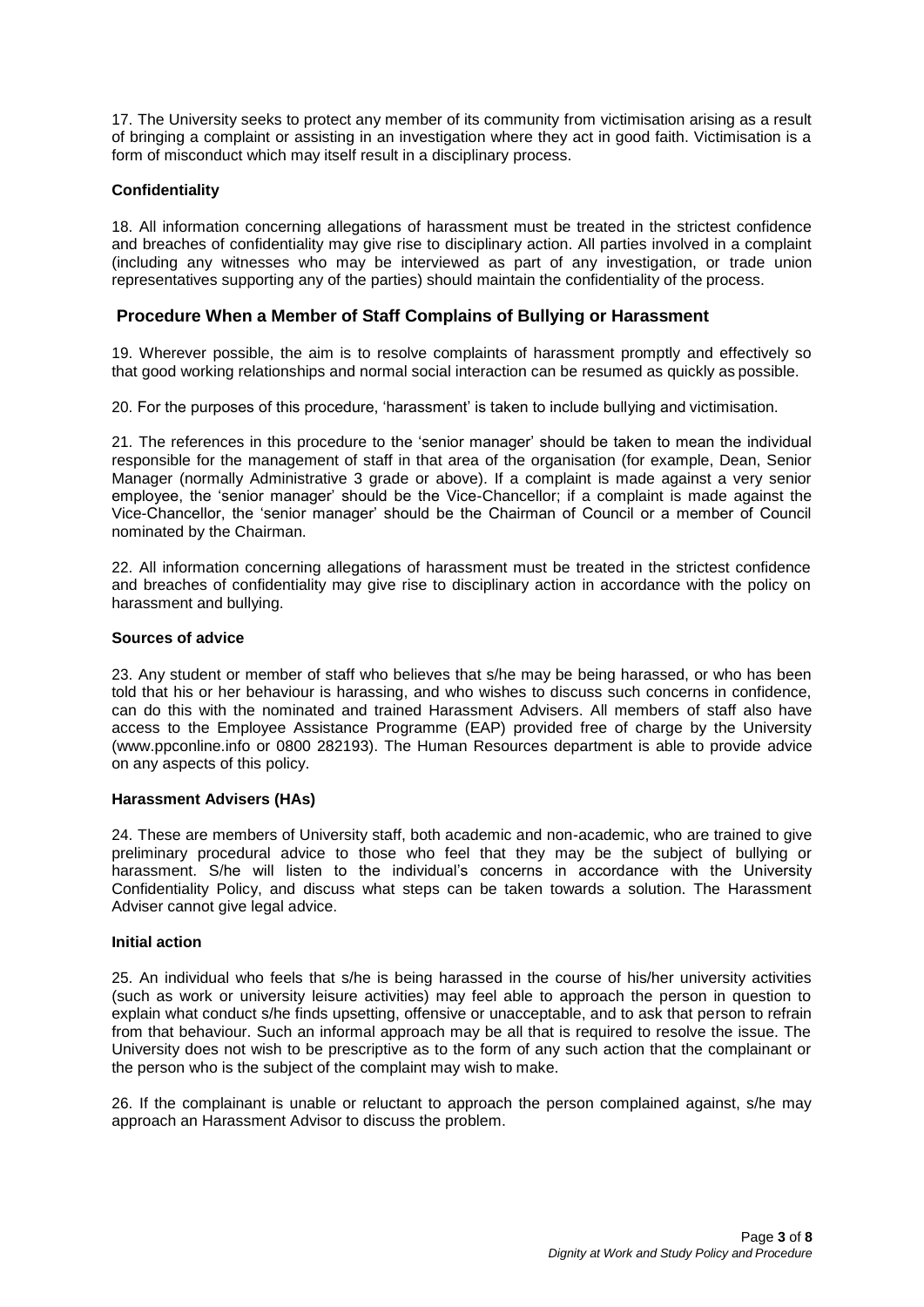27. The next step for a staff member, where appropriate, will be to ask his/her senior manager to ask for help in achieving a resolution of the problem. Human Resources will also be available to advise where required.

#### **Mediation**

28. In some situations, it may be appropriate to ask the parties to consider entering into a mediation process. Although mediation may be attempted at any time before or after a formal investigation, it may be particularly helpful if it is considered at an early stage before the formal procedure is invoked.

29. An experienced mediator acceptable to both parties will normally be nominated by the senior manager on the advice of the Human Resources department. Where possible the mediator will be an experienced person drawn from within the University. The mediator will meet with the parties separately and as soon as practicable to begin to seek a resolution. The normal expectation is that resolution would be achieved within 20 working days of the initial meetings with the parties (although this time limit may be extended by agreement). To ensure transparency and certainty for both parties, any agreed outcome will normally be recorded in writing.

30. All those involved in the mediation process must maintain appropriate confidentiality. If for any reason the process does not prove fruitful, or is taking an unacceptably long time to achieve resolution, either party may withdraw from the process.

#### **Complaints procedure**

31. If informal action or mediation does not succeed in resolving the situation, or would not be appropriate given the nature of the complaint, the complainant should make a written complaint to his or her senior manager or, if the complainant feels it is not appropriate to approach that person, the Deputy Vice-Chancellor, a Pro Vice-Chancellor, or the Human Resources Manager (staff) and Student Conduct Manager's Office (students). If any of the parties considers that a person asked to deal with the matter has a conflict of interest in the complaint, the complaint may be referred to the Deputy Vice- Chancellor, a Pro Vice-Chancellor, or the Human Resources Manager (staff) and Student Conduct Manager's Office (students). In cases where it is not immediately clear to whom a complaint should be addressed, advice may be sought from the Human Resources department.

#### **Submission of the complaint**

32. The complainant should set out as clearly and succinctly as possible (i) the nature of the behaviour that s/he is concerned about; (ii) the effect of this behaviour on him/her; and (iii) the resolution s/he is seeking. The complaint should include dates and details of any witnesses to any incidents referred to in the complaint, together with any documentary evidence. The complainant should also explain what attempts, if any, have been made to resolve the difficulties.

33. A copy of all written complaints should be sent to the HR Department for information.

34. Every effort will be made to achieve a prompt resolution to the complaint – the aim being to conclude the complaint within a period of not more than six weeks. Both the complainant and the person who is the subject of the complaint will be expected to co-operate with the University in achieving that result.

35. Both parties to the complaint have the right to be accompanied and supported by a trade union representative or by a colleague of his or her choice from within the University at any meeting held under this procedure. If the complaint involves a student s/he may be accompanied, for example, by a Personal Tutor, representative from Student Welfare or equivalent. These people must maintain appropriate confidentiality.

36. There may be circumstances in which an aggrieved party is not willing, or able, to make a formal complaint but the senior manager considers that the implications for the aggrieved person or others actually or potentially affected are serious. In this case, the advice of the Human Resources department should be sought, and this may result in an investigation and/or decision on further action on the basis of such evidence as is available. Under these circumstances a complaint will be issued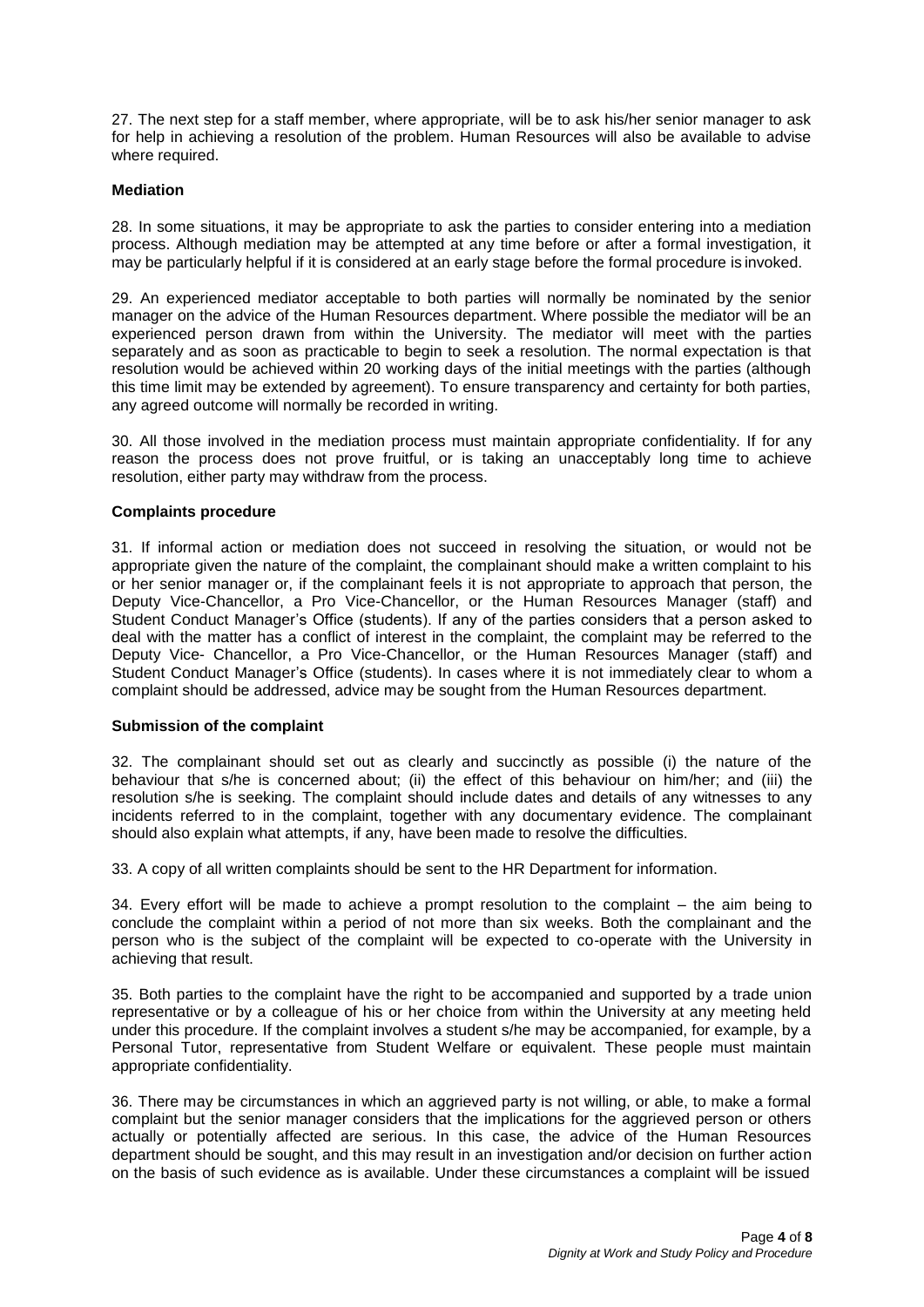by the senior manager him/herself, explaining the grounds under which s/he believes an investigation is required, which will then be carried out by the Deputy Vice-Chancellor, a Pro Vice-Chancellor, or the Human Resources Manager (staff) and Student Conduct Manager's Office (students).

#### **Action to be taken on receipt of a complaint**

37. On receipt of a complaint, the recipient or his / her nominee, will in consultation with the Hum an Resources department take such steps as s/he thinks necessary or appropriate to understand the nature of the complaint and the outcome sought including: informing the person against whom a complaint has been made of the allegations against him or her;

meeting separately with the complainant and the alleged harasser (at which meetings they should be provided with the right to be accompanied);

speaking to other relevant people on a confidential basis; and /or

obtaining further relevant information.

The recipient will then decide how to proceed and will inform the parties in writing. S/he may make such enquiries as are necessary to determine the complaint, or may commission an investigation.

#### **Investigation**

38. The purpose of an investigation is to establish the relevant factual evidence in connection with the allegation(s) made by the complainant. (See section 48 below for the procedure for investigation.)

39. As a general rule, the investigator should not have had previous involvement with the issues in the case. The investigator will not be a subordinate or close colleague of either the complainant or of the person against whom the complaint is being made. If a complaint is made against a very senior employee, the investigation should be carried out by a nominee of the Vice-Chancellor (for example, Human Resources Manager (staff) and Student Conduct Manager's Office (students) and Secretary to Council). If a complaint is made against the Vice-Chancellor, the investigation should be carried out by a member of Council nominated by the Chairman. If for whatever reason it is decided to ask an external agency to conduct an investigation, the brief and the terms of reference of the investigation will be disclosed to all parties. The investigation should be concluded as soon as is reasonably practicable. The investigator will prepare a report and may, if specifically requested to do so by the senior manager, make recommendations on possible courses of action.

40. The senior manager will inform the complainant and the person who is the subject of the complaint in writing (i) of the conclusions she or he has reached having reviewed the evidence, including any investigation report; (ii) of the action the senior manager intends to take; and (iii) of the reasons for any such action.

41. The senior manager will also inform any other parties who have been asked to participate in an investigation that the investigation has been concluded.

#### **Possible outcomes of a complaint**

42. Depending on the nature of the complaint and the evidence found, including the findings of any investigation report, the senior manager, in consultation with Human Resources department, will either:-

i. Take no further action, other than, where appropriate, implementing or suggesting steps that would help to restore reasonable working relationships between the parties. This approach will usually be appropriate where the claim(s) of harassment are considered to be unfounded and where there is a continuing relationship between the parties.

ii. Initiate resolution of the issues (e.g. by requiring that certain individuals undergo specific training or implementing practical arrangements to improve working relationships). If a successful resolution is achieved the case will be closed, but the situation will be monitored for an appropriate period. This approach will usually be appropriate where the evidence does not support a claim of harassment but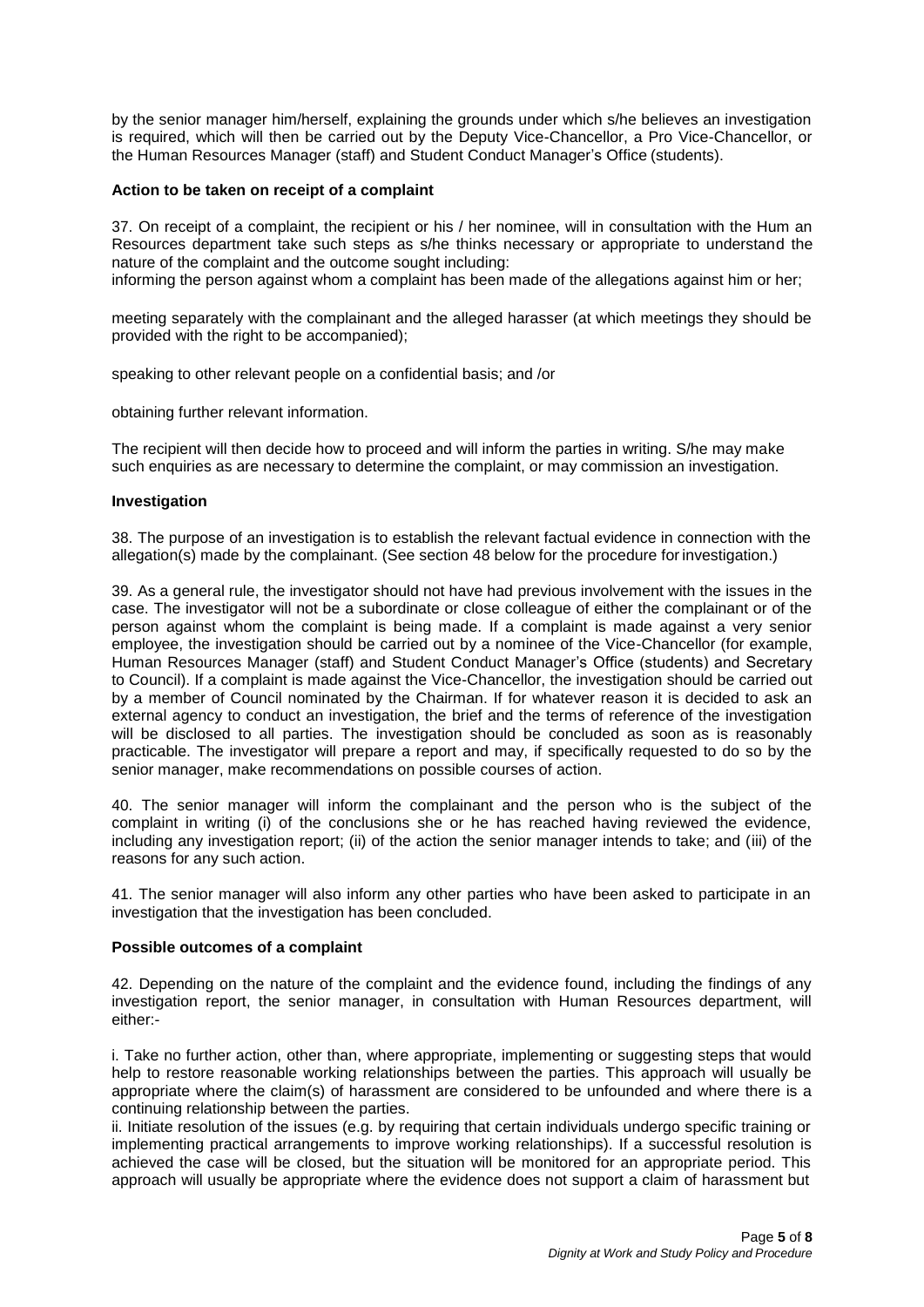it is clear that either party has demonstrated behaviours that are likely to lead to further issues between them if unresolved or, alternatively that there are structural issues within a department that require management attention. o*r*

iii. Institute disciplinary proceedings where the manager is reasonably satisfied that there is sufficient evidence to support allegations of harassment of a sufficiently serious nature as to merit disciplinary action.

iv. In rare cases disciplinary action may be instituted against the complainant if the senior manager is satisfied that the complaint of harassment is unfounded and not made in good faith.

# **Appeal against the Senior Manager's Decision**

43. If either party does not accept the outcome of the complaint (including any judgement that the complaint was vexatious), s/he may invoke the relevant Grievance Procedure with the relevant time scales specified in that procedure save that where the decision is to refer the matter for disciplinary action, any matters of dispute will usually be considered as part of that person's response to the disciplinary proceedings.

#### **Records**

44. The University and all those involved in this process must comply with the principles of the Data Protection Act 1998 and subsequent amendments. These include ensuring that personal data is kept accurate and up-to-date, held securely, not disclosed to unauthorised third parties, and not kept for longer than necessary for the purpose it was collected.

45. Those interviewed in the course of any investigation will be asked to review the notes of their individual discussions with the investigator as soon as is reasonably practicable in order to check for any inaccuracies or omissions.

46. The Human Resources department should be consulted about filing and retaining any notes and documents, all of which must be held in confidence.

#### **Malicious or vexatious complaints**

47. If a complaint is judged to be vexatious or malicious, disciplinary action may be taken against the complainant; however, such action will not be taken if a complaint which proves to be unfounded is judged to have been made in good faith.

#### **Procedure for Investigations**

48. The procedure for an investigation will normally be as follows but may be adapted by the investigator to meet the case:-

a. The investigator will meet the complainant to confirm the details of the complaint.

b. The complaint as clarified will be forwarded to the person complained against together with any other relevant material that the senior manager has.

c. The investigator will interview, where reasonably practicable, individuals identified by the complainant as having relevant evidence.

d. The investigator will meet the person complained against to hear his/her response to the complaint and any further evidence that has come to light.

e. The investigator will interview, where reasonably practicable, individuals identified by the person complained against as having relevant evidence.

f. Having considered all the evidence, including any relevant documents, the investigator will prepare a written report of his/her findings, in relation to which she or she may check relevant sections in draft with the parties before finalising.

g. The report will be forwarded to the senior manager and usually with a copy to the Director of HR.

# **Procedure When a Student Complains of Bullying or Harassment**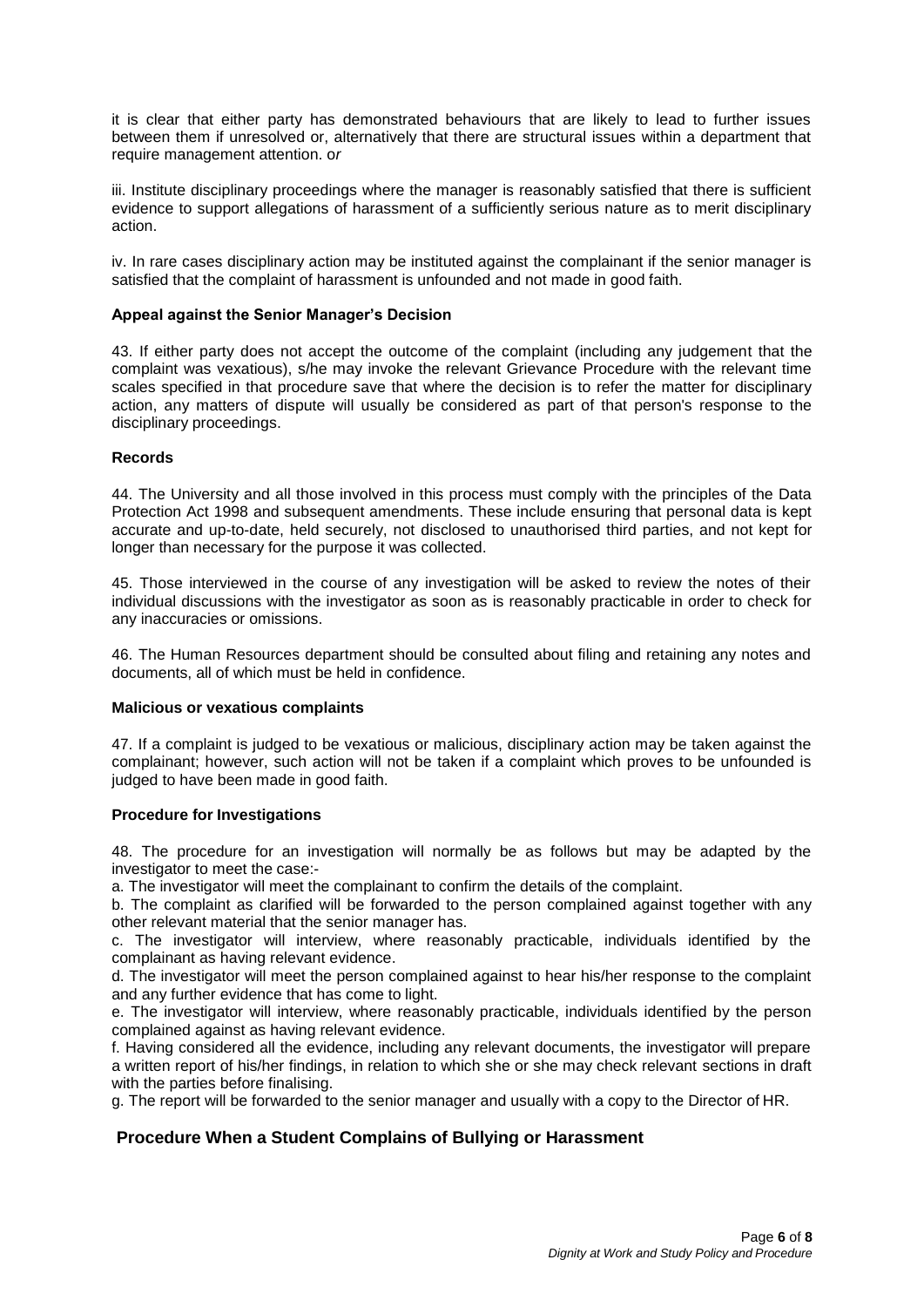49. Wherever possible, the aim is to resolve complaints of harassment promptly and effectively so that good working relationships and normal social interaction can be resumed as quickly as possible.

50. For the purposes of this procedure, 'harassment' is taken to include bullying and victimisation.

51. All information concerning allegations of harassment must be treated in the strictest confidence and breaches of confidentiality may give rise to disciplinary action in accordance with the policy on harassment and bullying.

# **Sources of advice**

52. Any student who believes that s/he may be being harassed, or who has been told that his or her behaviour is harassing, and who wishes to discuss such concerns in confidence, can do this with the nominated and trained Harassment Advisers. S/he may also (or as well as) discuss the problem with a Personal Tutor, the Student Conduct Manager, Students First or MBChB Student Support Team.

# **Harassment Advisers (HAs)**

53. These are members of university staff, both academic and non-academic, who are trained to give preliminary procedural advice to those who feel that they may be the subject of bullying or harassment. S/he will listen to the individual's concerns in accordance with the University Confidentiality Policy, and discuss what steps can be taken towards a solution. The Harassment Adviser cannot give legal advice.

#### **Initial Action**

54. A student who feels that s/he is being harassed in the course of his/her university activities (such as study, or university leisure activities) may feel able to approach the person in question to explain what conduct s/he finds upsetting, offensive or unacceptable, and to ask that person to refrain from that behaviour. Such an informal approach may be all that is required to resolve the issue. The University does not wish to be prescriptive as to the form of any such action that the complainant or the person who is the subject of the complaint may wish to make.

55. If the complainant is unable or reluctant to approach the person complained against, or if this does not resolve the problem, s/he may approach a Harassment Advisor to discuss the problem.

# **Role of the Student Conduct Manager**

56. The next step for a student, where appropriate, will be to ask for help from the Student Conduct Manager. If the complainant would like the Student Conduct Manager to take action, **s/he will need to give her/his permission for the Student Conduct Manager to name her/him as the person who is making the complaint**. If the allegations relate to harassment or bullying by a member of staff, the Student Conduct Manager must refer the matter to the HR Department for investigation to ensure action is taken and the appropriate employment policies are followed. The Human Resources Manager (staff) and Student Conduct Manager's Office (students) to be informed of the allegation to ensure that appropriate procedures are followed from the student's perspective and in accordance with the University's Student Complaints Procedures.

57. Full details of the conduct in question must be supplied, including the name of the alleged harasser or bully, the nature of the alleged harassment or bullying, the date(s) and time(s) at which it occurred, the names of any witnesses and any action that has been taken so far to attempt to stop it from occurring.

#### **Investigations by the Student Conduct Manager**

58. In cases of alleged harassment or bullying by another student or students, the Student Conduct Manager will first contact both/all parties (the student making the allegation and the person(s) named as the harasser or bully) to require that they do not contact each other while the matter is being investigated. The individual(s) named as the alleged harasser or bully will be required to respond directly to the Student Conduct Manager. **Failure to comply with this requirement, by either party, may be regarded as a disciplinary offence**.